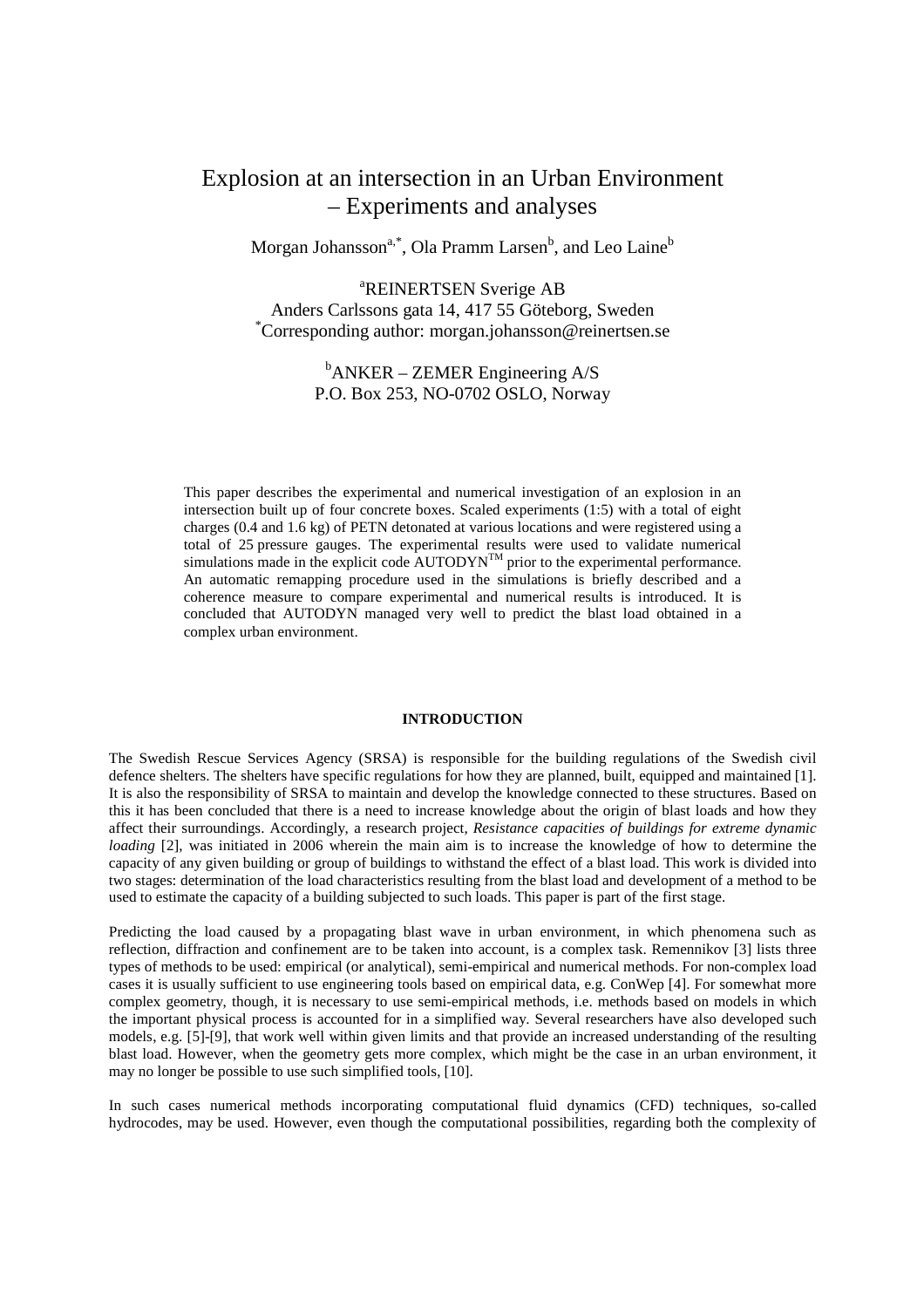the analysis and the required computer time, steadily increase, it is still of utmost importance to make sure that the results obtained in such methods are correct. Hence, there is a need to verify such programs against experimental results. Once this is guaranteed it is possible to use hydrocode programmes to at least in part replace expensive experimental performances.

In this project the explicit code  $\text{AUTODYN}^{\text{TM}}$  [11] is used and it has been shown in [12] that it provides satisfactory agreement with ConWep in analyses of spherical air bursts. However, it was necessary to verify that this also is the case in a more complex urban environment. Accordingly, an experimental test-series was conducted in co-operation between the Swedish Rescue Services Agency, the Norwegian Defence Estates Agency and the Swedish Defence Research Agency. The aim of this project is twofold: to increase the knowledge about blast load in a complex environment and to investigate the possibility for AUTODYN to predict the resulting load characteristics obtained in a complex environment.

The outline of the paper is as follows: The section EXPERIMENTAL SETUP show how the experiments were performed. The section FINITE ELEMENT MODEL discuss how the model was set-up and what material properties were used for the explosive and air. In the RESULTS section analyses are carried out and results are shown. Finally CONCLUSIONS summarises the findings.

# **EXPERIMENTAL SETUP**

The experimental location consisted of four concrete cubic boxes (dimension 2.3 m) positioned at a distance of 2.3 m apart. Three types of charges, 0.4 kg PETN, 1.6 kg PETN and 1.6 kg TBX, were used and positioned either close to the ground (0.20 m) or at mid height (1.15 m) of the concrete boxes in four different locations, see Fig. 1. The tests were carried out in scale 1:5 meaning that the concrete boxes approximately corresponded to a four-storey building of height 11.5 m with a small charge of 50 kg pentolite, detonating 1.0 m above ground; i.e. a threat situation roughly equal to what might be expected from a small car bomb.



Fig. 1. Top view of the experimental set-up and gauges located on the concrete boxes. The charges were placed in four different positions  $(\#1 - \#4)$  0.2 m (0.4 kg PETN) or 1.15 m (1.6 kg PETN) above the ground. The naming of the gauges is as follows: Building letter, Gauge no., Low or Centre. All lengths are in metres.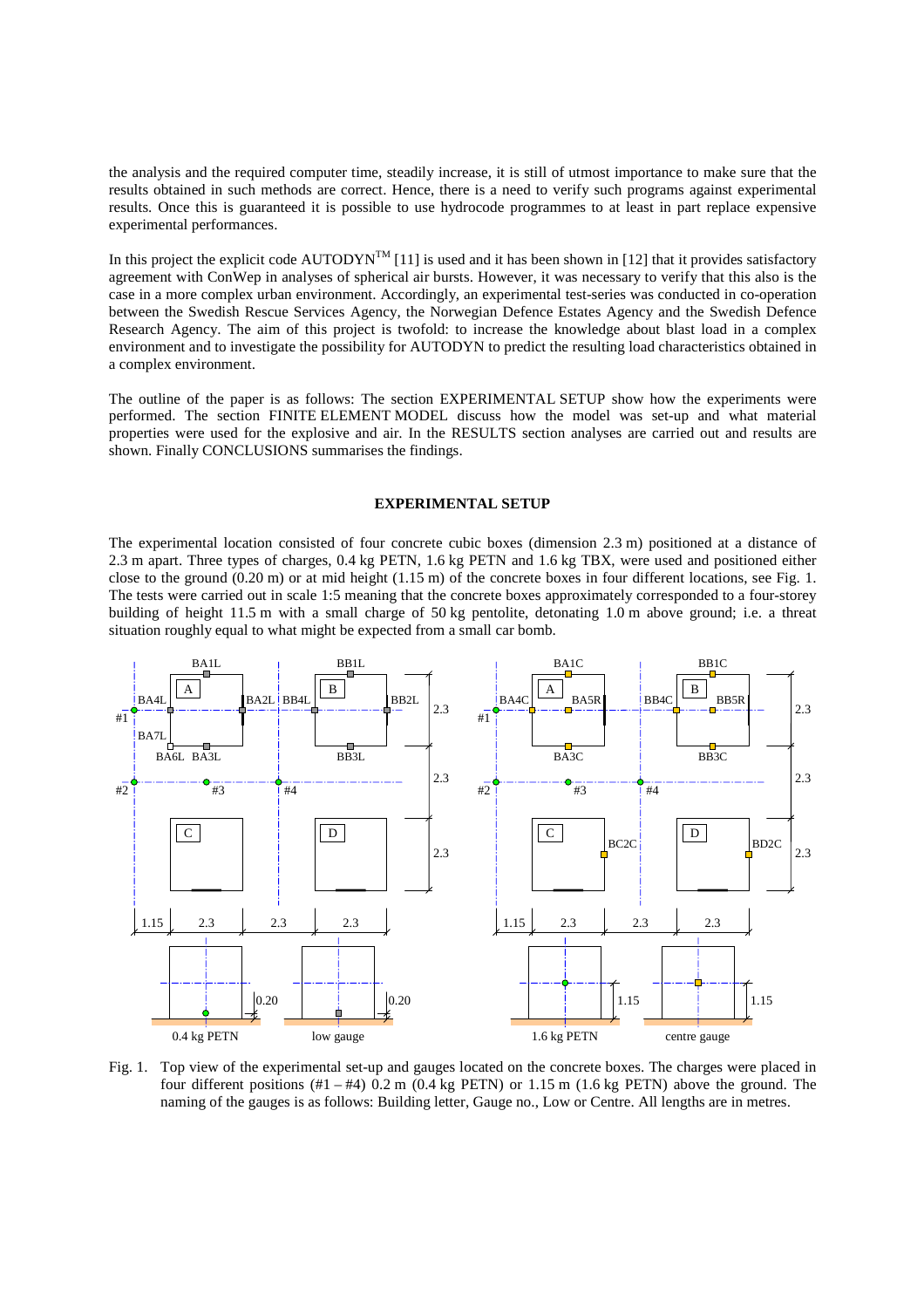A total of 25 pressure gauges were used to register the pressure-time relations at various locations. 20 gauges (brand: Kulite) had fixed positions in the concrete boxes: 10 low (L) at a level of 0.20 m, 8 in the centre (C) at 1.15 m above the ground and 2 on the roof (R), see Fig. 1. All gauges but two were positioned in the middle of the wall/roof. The last two gauges (BA6L and BA7L) were positioned close to the ground 0.20 m from one of the wall edges in an attempt to get an approximate reading of the effect the diffraction has on the pressure. The remaining 5 gauges (brand: PCB) were fastened on wooden boards placed on the ground and had various positions according to Fig. 2, depending on the position of the charge. Even though all gauges were active in every detonation those gauges set low and in the centre were mainly used for the evaluation of 0.4 kg and 1.6 kg charges, respectively.



Fig. 2. Top view of the different ground pressure gauge positioning for each charge location. All lengths are in metres.

The explosive used was the Swedish PETN, Sprängdeg m/46, with a density of about 1 500 kg/m<sup>3</sup>, which consists of approximately 86 % pentolite and 14 % mineral oil. Accordingly, the 0.4 kg and 1.6 kg charges used consisted of 0.344 kg and 1.376 kg pentolite, respectively. In ConWep [2] the equivalent weight (compared to TNT) of pentolite is given as 1.42 kg and 1.00 kg for pressure and impulse, respectively. However, when determining the pressuretime relations for pentolite ConWep uses the average of these values, i.e. 1.21 kg, and accordingly, a charge of 1 kg Sprängdeg m/46 corresponds to  $0.86 \cdot 1.21 \approx 1.04$  kg TNT. Using this correlation an approximate value of the scaled distance  $Z = R/W^{1/3}$  can be determined. The horizontal projection of the distance between the charges and the pressure gauges varied from 1.15 m to about 10 m; resulting in  $1.5 \le Z \le 13$  m/kg<sup>1/3</sup> and  $1.0 \le Z \le 8.5$  m/kg<sup>/1/3</sup> for the 0.4 kg and 1.6 kg charge, respectively.

In this paper only the results for PETN charges, and then mainly those caused by the smaller 0.4 kg charges, are presented. For more detailed information about the experiments and the analyses performed, see [13].

## **FINITE ELEMENT MODEL**

The blast simulations were performed using the explicit code AUTODYN [11]. All simulations were made before the experiments were carried out, which means that the experimental results are used to validate how well AUTODYN manage to describe the blast load in a complex environment similar to that in a city.

In the numerical model the physical domain was represented by rectangular boxes in 3D which in turn were filled with cube shaped hexahedral linear elements. The size of these rectangular boxes varied based on the blast scenarios as well as the different remap stages and the planar symmetry present. A typical series of 3D remap runs over 4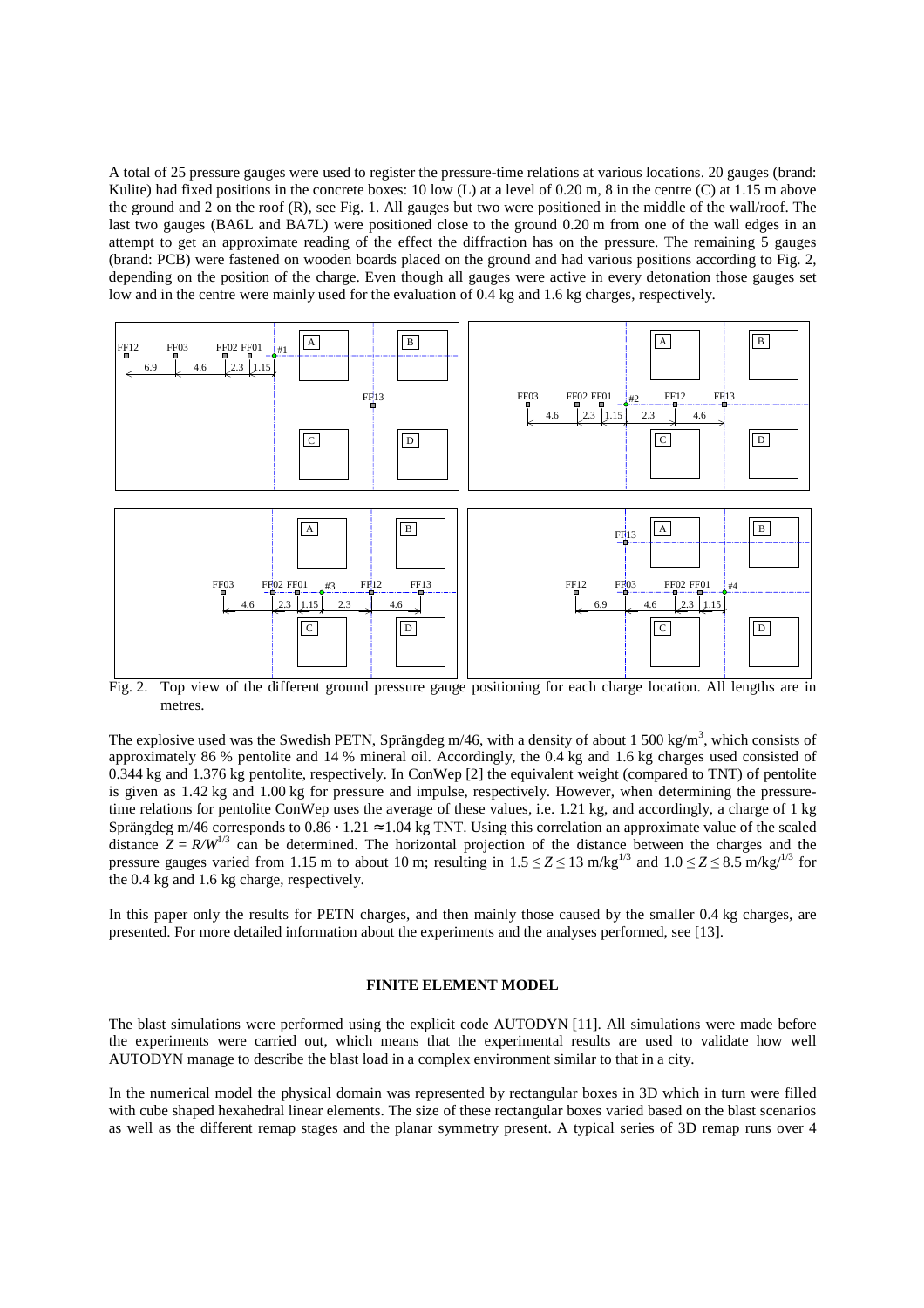stages would have approximate rectangular domain sizes of:  $(2 \text{ m})^3$ ,  $(4 \text{ m})^3$ ,  $(8 \text{ m})^3$  and  $(16 \text{ m})^3$ . The element size used highly depended on the remap stage and the total number of elements employed in the numerical mesh. The high resolution runs strived to utilise the maximum number of elements possible under the 32 bit addressing space providing approximately 4.5 million elements, which in turn yielded an element size of approximately 10 mm at the first 3D remap stage. The remapping ratio was always 1:2, consequently doubling the element size in each direction at every new remap stage. The four concrete blocks and the ground were modelled using rigid boundaries. The outflow boundary condition was only applied during the last 3D remapping stage to the external phases of the domain. At all other stages no boundary conditions were necessary since the blast wave front was always fully contained inside the corresponding numerical domain.

Each simulation involved separate runs over several stages in which a self-developed automatic remapping technique, further discussed below, was used. The first stage involved a 1D spherical symmetric run using a Multi-Material Euler solver simulating the initial detonation phase with both explosive material and air. A remap procedure was then performed into a 2D axial symmetric domain using the same Multi-Material Euler solver. Finally the simulation was concluded by a series of 3D remapping runs using an Euler-FCT solver with air only. Some of these 3D remapping stages involved planar symmetry, in which case the symmetry was fully exploited in the simulations. All of the eight blast scenarios were completed with as many as 7-9 AUTODYN simulations employing different mesh resolutions for quality assurance and convergence studies. Fig. 3 illustrates the simulation procedure over the various 3D remapping stages.



Fig. 3. Illustration of the principal layout of the finite element model for simulation of charge at location #1 for Stages 3 to 6: 3D stages using automatic remapping. Stage 1 (1D spherical symmetry) and Stage 2 (2D axial symmetry) are not shown.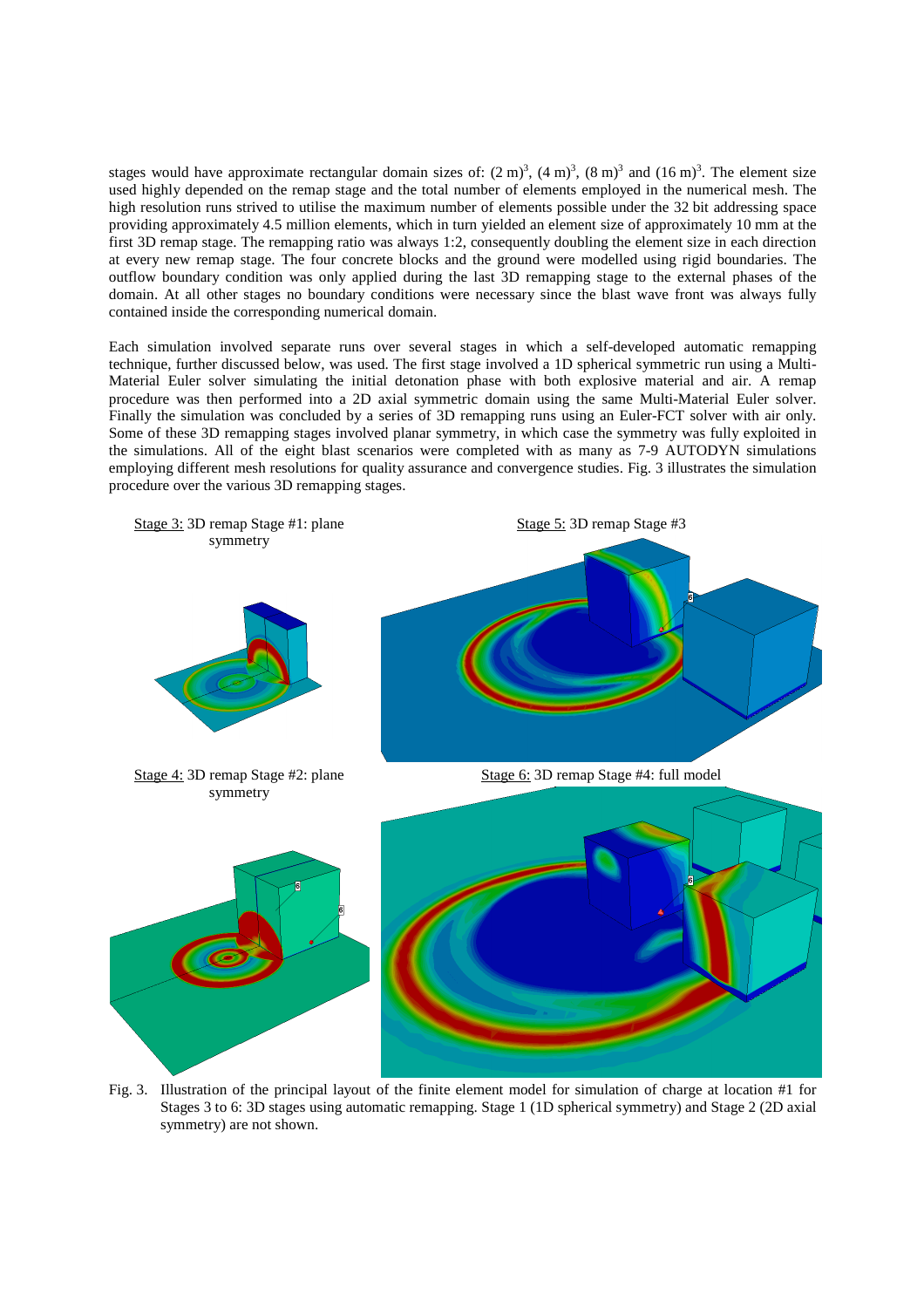The vast number of simulations with their accompanying remapping stages performed in this project called for automation at several levels of the simulation process. A quite complex system integrating automatic script generation with AUTODYN-linked Fortran user-subroutines were therefore developed. This automation system enabled the batch simulation run of an unlimited number of 3D blast scenarios, each containing several remap stages with arbitrary geometry and symmetry conditions, with a click of a button. The main idea of this methodology is to enable automatic detection of the shock front during the blast, so that a remap process can be initiated at the time when the shock front is close to the boundary. The global script file controls the whole process from the generation of the new remapped FE models up to the batch control of several simulations running in series.

In AUTODYN there are four different pre-defined material models for the explosive PETN, where the material densities are set to: 0.88 kg/m<sup>3</sup>, 1.26kg/m<sup>3</sup>, 1.50 kg/m<sup>3</sup> and 1.77 kg/m<sup>3</sup>. Which model should be used was unclear, and therefore, an investigation of the different material models were carried out in order to find out what pressures and impulse intensities could be expected for different values of the scaled distance  $Z = R/W^{1/3}$ . This was done in AUTODYN using a one-dimensional wedge analysis simulating an undisturbed spherical pressure release. The results were compared with a corresponding analysis of TNT, [12], and are for the overpressure summarised in Fig. 4. Here the overpressure is presented as a function of the scaled distance and based on this the equivalent weight of TNT was determined. From this it can be seen that the resulting pressure will be almost identical for the PETN material models, with densities  $1.26 \text{ kg/m}^3$  and higher, available in AUTODYN. It can also be concluded that the equivalent weight, based on the average value for  $2 \le Z \le 10$  m/kg<sup>1/3</sup>, is about 1.45 kg for the pressure. The corresponding relation for the impulse intensity was determined as well and was found to be very similar with the same average equivalent weight of 1.45 kg. Comparing these values with those given in ConWep – 1.42 kg for pressure and 1.00 kg for impulse – shows that the equivalent weight based on pressure was very similar but that it differed considerably for the impulse intensity.



Fig. 4. Results obtained for different explosive PETN material models in AUTODYN: Pressure as function of scaled distance (left) expressed as corresponding equivalent weight of TNT (right).

Based on the above and an approximation that the explosive in the charges used had a density of about 1.7 kg/m<sup>3</sup>, [13], the PETN material model with density 1.77 kg/m<sup>3</sup> was used in the final AUTODYN simulations of the experimental set-up. The explosive was modelled using the JWL Equation of State (EOS) with automatic conversion into Ideal Gas EOS when the entire explosive had reached a compression value of -0.95. Furthermore, at the start of the first 3D remap stage the explosive was converted into air, thus facilitating the use of the single material Ideal-Gas-EOS-Only Euler FCT solver. Input parameters for air and explosive are listed in Table 1.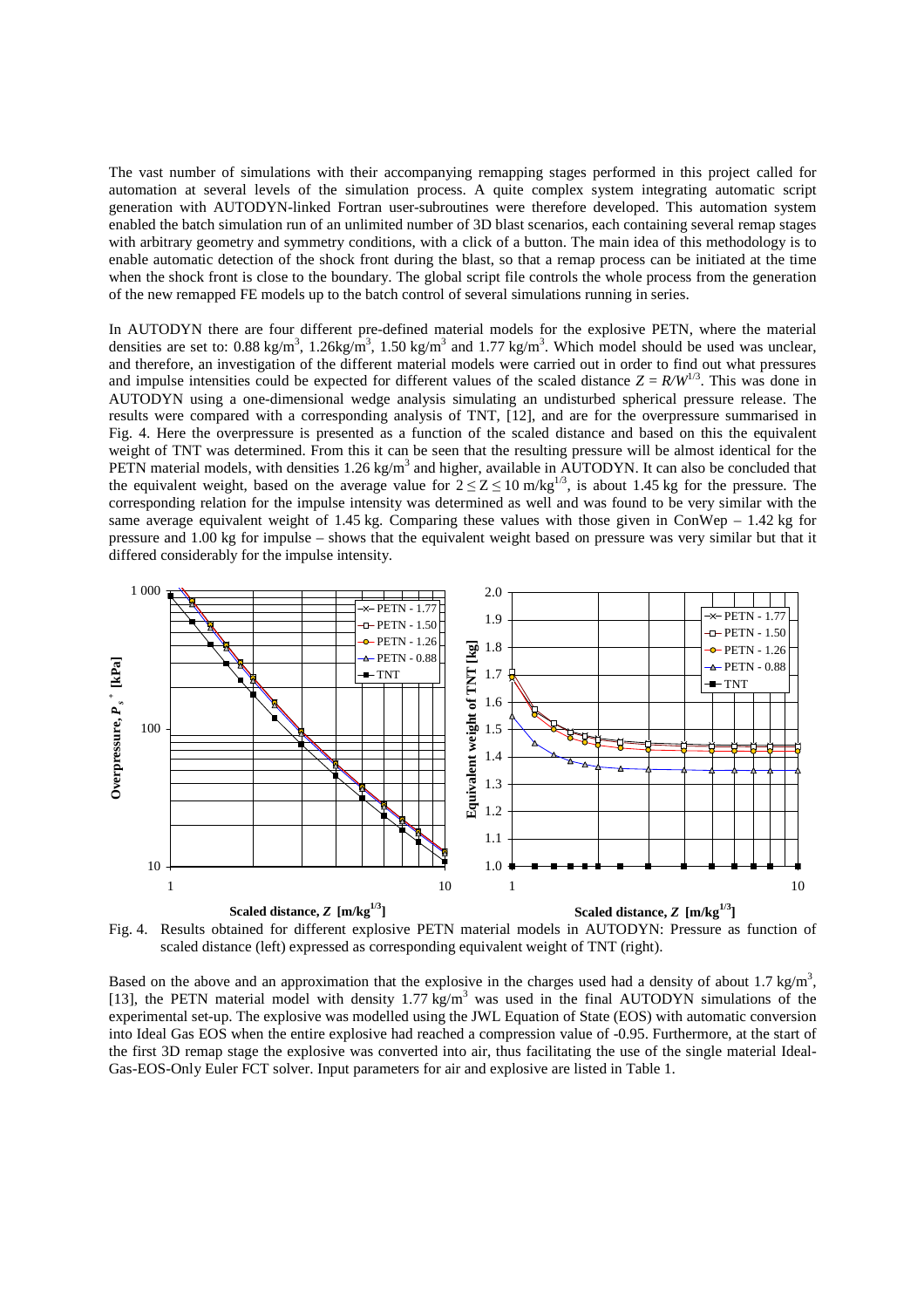Table 1. Summary of input parameters in AUTODYN for air and explosive PETN with density 1.77 kg/m<sup>3</sup>.

| Air      |                                            | <b>PETN 1.77</b>        |                                        |
|----------|--------------------------------------------|-------------------------|----------------------------------------|
| $\rho_0$ | $1.226 \cdot 10^{-3}$ (g/cm <sup>3</sup> ) |                         | $1.77 \text{ (g/cm}^3)$                |
|          |                                            | C-J Detonation velocity | 8300 (m/s)                             |
|          | 101.3 (kPa)                                | C-J Energy density      | $1.01 \cdot 10^7$ (kJ/m <sup>3</sup> ) |
|          |                                            | C-J Pressure            | 3.35 $\cdot$ 10 <sup>7</sup> (kPa)     |

# **RESULTS**

Most of the ground pressure gauges (FF01 to FF13) were positioned within a straight line free from obstructions from the charge, see Fig. 2, meaning that a direct comparison with results from ConWep is possible. In Fig. 5 the peak pressures, registered in the ground gauges for different charge locations in the experiments, are compared to that of ConWep. The correspondence is fairly good for the short distances of 1.15 m and 2.3 m while it is less accurate for the longer distances of 4.6 m and 6.9 m. This difference is partly due to the confinement effect that the concrete boxes present (especially true for the charge at location #4) but can not fully explain the difference observed. It should be noted, though, that the peak pressure might be a bit difficult to capture properly and that the impulse intensity is a more reliable measure for this type of comparison. However, the disturbances caused by the surrounding concrete boxes, i.e. confinement and reflection effects, make such a comparison with ConWep irrelevant. Nevertheless, the results are regarded to be sufficiently close to ConWep to be satisfactory and more detailed information of resulting pressure-time relations from the experiments are presented together with the numerical analyses below.



Fig. 5. Comparison of overpressures obtained at ground pressure gauges (FF01 to FF13 in Fig. 2) in experiments and ConWep. The left diagram shows the incident overpressures while the right shows these pressures expressed as a ratio of the peak pressure obtained in ConWep. The deviation observed for charge at location #4 is expected due to confinement effects.

Table 2 presents a comparison of key parameters overpressure  $P^+$ , arrival time  $t_a$  and impulse intensity i<sup>+</sup> and i obtained in the AUTODYN simulations and that of the experiments. Here, the impulse intensity is defined as the sum of all positive and negative phases, respectively, within the time period *tend* as shown in Eqs. (1) and (2).

$$
i^{+} = \sum_{k=1}^{n} i_{k}^{+} = \sum_{k=1}^{n} \prod_{t_{k,a} \atop t_{k,a}}^{t_{k,end}} P^{+}(t)dt
$$
\n
$$
i^{-} = \sum_{k=1}^{n} i_{k}^{-} = \sum_{t_{k,a}}^{n} \prod_{t_{k,a}}^{t_{k,end}} P^{-}(t)dt
$$
\n(1)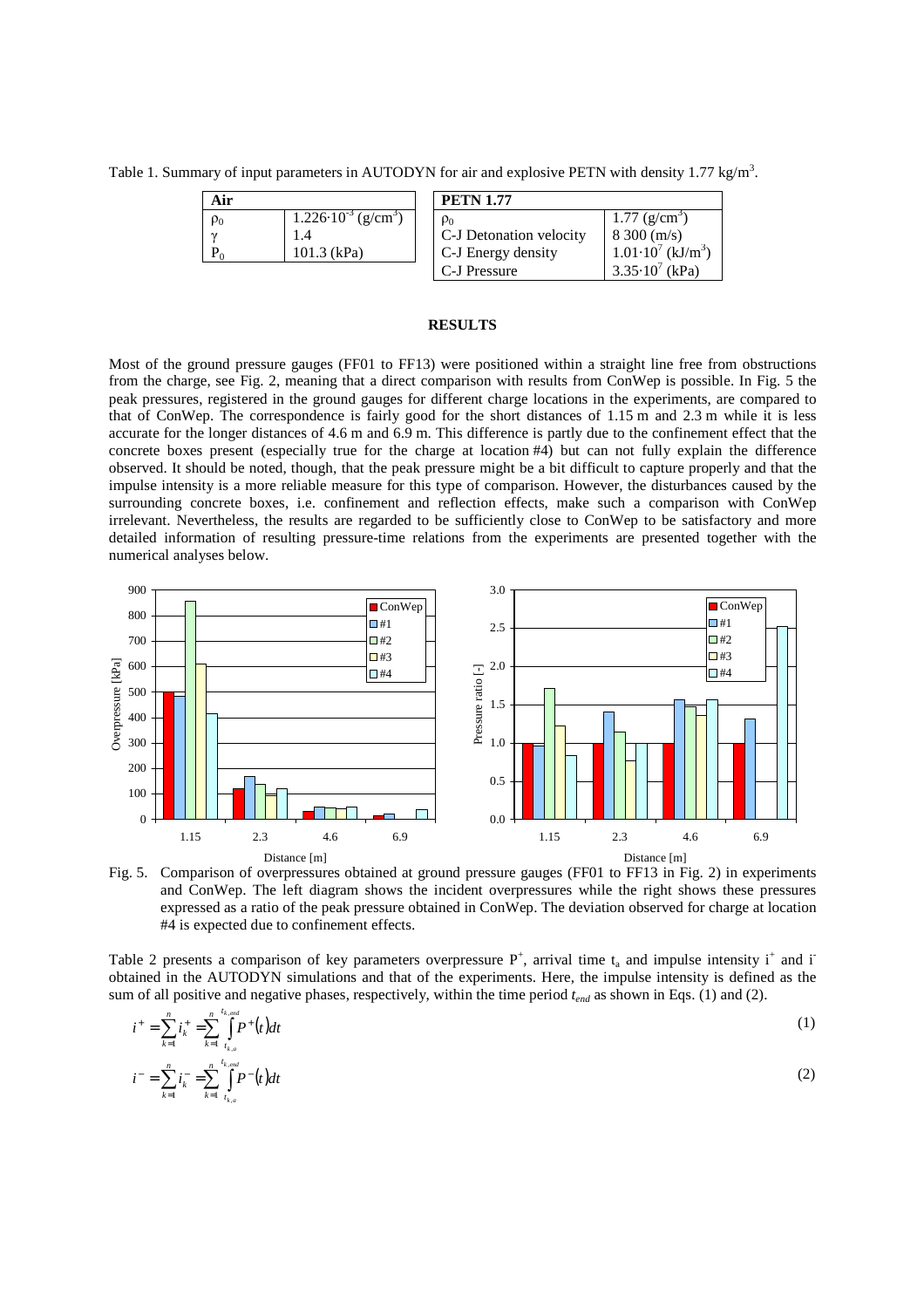|                   | Location #1                   |                    |       |                |                  |                               |                          | Location #2              |                  |                    |             |                |                          |                |                          |                |
|-------------------|-------------------------------|--------------------|-------|----------------|------------------|-------------------------------|--------------------------|--------------------------|------------------|--------------------|-------------|----------------|--------------------------|----------------|--------------------------|----------------|
| Gauge             | <b>AUTODYN</b>                |                    |       |                | Experiments      |                               |                          | <b>AUTODYN</b>           |                  |                    | Experiments |                |                          |                |                          |                |
|                   | $\overline{P^+}$              | $t_a$              | $i^+$ | $\overline{i}$ | $\overline{P^+}$ | $t_a$                         | $i^+$                    | $\overline{i}$           | $\overline{P}^+$ | $t_a$              | $i^+$       | $\overline{i}$ | $P^+$                    | $t_a$          | $\overline{i}^+$         | $\overline{i}$ |
|                   | [kPa]                         | $\lceil ms \rceil$ | [Pas] | [Pas]          | [kPa]            | $\lceil ms \rceil$            | [Pas]                    | [Pas]                    | [kPa]            | $\lceil ms \rceil$ | [Pas]       | [Pas]          | [kPa]                    | [ms]           | [Pas]                    | [Pas]          |
| FF01              | 656                           | 0.62               | 143   | 137            | 480              | 0.65                          | 248                      | $\overline{\phantom{a}}$ | 755              | 0.61               | 155         | 152            | 859                      | 0.46           | 240                      | 160            |
| FF <sub>02</sub>  | 129                           | 2.42               | 85    | 94             | 168              | 2.58                          | 57                       | $\overline{\phantom{a}}$ | 137              | 2.41               | 86          | 98             | 161                      | 2.22           | $77\,$                   | 97             |
| FF <sub>03</sub>  | 32                            | 7.69               | 52    | 50             | 47               | 8.14                          | 82                       | 54                       | 33               | 7.72               | 50          | 51             | 41                       | 7.89           | 51                       | 41             |
| FF12              | 14                            | 13.45              | 35    | 35             | 20               | 14.27                         | 38                       | 35                       | 140              | 2.36               | 167         | 168            | 111                      | 2.52           | 150                      | 192            |
| FF <sub>13</sub>  | 16                            | 9.89               | 32    | 32             | 18               | 10.50                         | 28                       | 31                       | 52               | 7.62               | 74          | 72             | 47                       | 8.03           | 70                       | 80             |
| BA1L              | 51                            | 3.71               | 61    | 67             | $\blacksquare$   | $\overline{a}$                | $\overline{\phantom{a}}$ | $\frac{1}{2}$            | 12               | 7.94               | 35          | 37             | 11                       | 8.00           | 33                       | 35             |
| BA2L              | $\boldsymbol{7}$              | 9.63               | 49    | 48             | 8                | 10.28                         | 53                       | 49                       | 12               | 7.94               | 62          | 63             | 12                       | 8.50           | 60                       | 62             |
| BA3L              | 51                            | 3.71               | 113   | 115            | 63               | 3.89                          | 112                      | 110                      | 233              | 2.82               | 165         | 159            | 271                      | 2.90           | 190                      | 176            |
| BA4L              | 2 1 0 0                       | 0.63               | 461   | 208            | 1745             | 0.63                          | 429                      | $\mathcal{L}$            | 233              | 2.82               | 127         | 126            | 155                      | 2.96           | 93                       | 116            |
| BA6L              | 94                            | 1.56               | 76    | 148            | 114              | 1.68                          | 104                      | 107                      | 470              | 1.43               | 206         | 173            | $\overline{\phantom{a}}$ | $\overline{a}$ | $\overline{\phantom{a}}$ | $\overline{a}$ |
| BA7L              | 1 2 2 1                       | 1.05               | 290   | 211            | 599              | 1.02                          | 187                      | 452                      | 470              | 1.43               | 192         | 159            | 373                      | 1.46           | 159                      | 134            |
| BB1L              | 6                             | 15.34              | 20    | 22             | 11               | 16.76                         | 22                       | 19                       | $\overline{4}$   | 16.59              | 21          | 22             | 6                        | 17.72          | 21                       | 21             |
| BB <sub>2</sub> L | 3                             | 22.00              | 21    | 20             | 3                | 23.35                         | 23                       | 20                       | $\overline{4}$   | 19.46              | 15          | 15             | $\overline{4}$           | 20.62          | 16                       | 15             |
| BB3L              | 6                             | 15.34              | 42    | 44             | 11               | 16.63                         | 45                       | 44                       | 24               | 13.31              | 59          | 60             | 30                       | 14.17          | 60                       | 61             |
| BB4L              | 14                            | 13.41              | 68    | 70             |                  | $\frac{1}{2}$                 | $\overline{\phantom{a}}$ | $\sim$                   | 26               | 11.76              | 69          | 63             | 26                       | 12.23          | 67                       | 62             |
|                   | Location #3                   |                    |       |                |                  |                               | Location #4              |                          |                  |                    |             |                |                          |                |                          |                |
| Gauge             | <b>AUTODYN</b><br>Experiments |                    |       |                |                  | <b>AUTODYN</b><br>Experiments |                          |                          |                  |                    |             |                |                          |                |                          |                |
| FF01              | 698                           | 0.62               | 226   | 184            | 610              | 0.61                          | 237                      | 704                      | 755              | 0.61               | 177         | 176            | 431                      | 0.56           | 168                      | 210            |
| FF <sub>02</sub>  | 136                           | 2.38               | 140   | 141            | 93               | 2.53                          | 120                      | 220                      | 142              | 2.38               | 152         | 160            | 119                      | 2.43           | 141                      | 167            |
| FF <sub>03</sub>  | 33                            | 7.74               | 76    | 77             | 45               | 7.78                          | 71                       | 66                       | 50               | 7.64               | 73          | 71             | 47                       | 8.02           | 54                       | 118            |
| FF12              | 136                           | 2.38               | 137   | 141            | 93               | 2.63                          | 113                      | 155                      | 25               | 13.35              | 42          | 42             | 38                       | 13.73          | 40                       | 41             |
| FF13              | 34                            | 7.61               | 114   | 112            | 37               | 8.21                          | 106                      | 102                      | 13               | 9.28               | 34          | 35             | 14                       | 9.63           | 35                       | 28             |
| BA1L              | 8                             | 9.71               | 52    | 51             | 8                | 9.81                          | 49                       | 47                       | 13               | 7.99               | 35          | 35             | 12                       | 8.39           | 32                       | 31             |
| BA2L              | 52                            | 3.73               | 113   | 115            | 40               | 3.90                          | 110                      | 116                      | 234              | 2.83               | 155         | 154            | 110                      | 2.90           | 126                      | 147            |
| BA3L              | 2 2 5 8                       | 0.63               | 505   | 235            | 2 3 6 9          | 0.47                          | 763                      | 328                      | 234              | 2.83               | 154         | 153            | 238                      | 3.00           | 131                      | 191            |
| BA4L              | 52                            | 3.73               | 70    | 73             | 58               | 3.81                          | 73                       | 74                       | 13               | 7.99               | 35          | 35             | 11                       | 8.45           | 32                       | 31             |
| BA6L              | 1 2 7 2                       | 1.05               | 325   | 233            | 991              | 1.03                          | 345                      | 238                      | 113              | 4.66               | 126         | 125            | 113                      | 4.81           | 118                      | 130            |
| BA7L              | 103                           | 1.61               | 70    | 132            | 146              | 1.65                          | 72                       | 174                      | 22               | 5.48               | 47          | 59             | 34                       | 5.84           | 52                       | 60             |
| BB1L              | 8                             | 11.55              | 34    | 31             | 8                | 12.34                         | 32                       | 27                       | 13               | 7.99               | 35          | 35             | 12                       | 8.12           | 33                       | 31             |
| BB <sub>2</sub> L | 5                             | 13.52              | 33    | 35             | 5                | 13.85                         | 32                       | 33                       | 13               | 7.99               | 35          | 35             | 12                       | 7.62           | 37                       | 35             |
| BB3L              | 51                            | 7.93               | 115   | 112            | 54               | 8.39                          | 99                       | 98                       | 234              | 2.83               | 154         | 153            | 143                      | 2.87           | 124                      | 144            |
| BB4L              | 77                            | 6.45               | 131   | 127            | 73               | 6.89                          | 122                      | 118                      | 234              | 2.83               | 155         | 154            | 124                      | 2.86           | 127                      | 151            |

Table 2. Summary of key parameters  $P^+$ ,  $t_a$ ,  $i^+$  and  $i^-$  from AUTODYN analyses and experiments. The impulse intensities  $i^+$  and  $i^-$  are determined according to Eq. (1) and Eq. (2) with  $t_{end} = 50$  ms. A "-" in the table indicate that the experimental result was not valid.

From this summary it is also clear that the correspondence between experiments and AUTIDYN simulations in several cases are very good. However, to get a better picture of how well the results coincide a coherence measure, according to Eq. (3), was introduced.

$$
Coh = 1 - \frac{\int_{t_a}^{t_{mg}} |P_{AD}(t) - P_{Exp}(t)| dt}{i_{Exp}^+ + i_{Exp}^-}
$$
 (3)

Here  $P_{AD}(t)$  and  $P_{Exp}(t)$  are the pressure obtained in the AUTODYN simulations and experiments, respectively, while  $i^+$ <sub>*Exp*</sub> and  $i^-$ <sub>*Exp*</sub> are the total positive and negative impulse intensities from the experiments during the time interval  $t_a \le t \le t_{end}$ . Thereby, it is possible to fairly straightforwardly compare a large number of numerical and experimental results and get a measure of how well they coincide. In Eq. (3) *Coh* = 1.0 signify a perfect match. However, in general a coherence value of 0.5 or better corresponds to very good agreement between simulated and experimental results, see Fig. 6.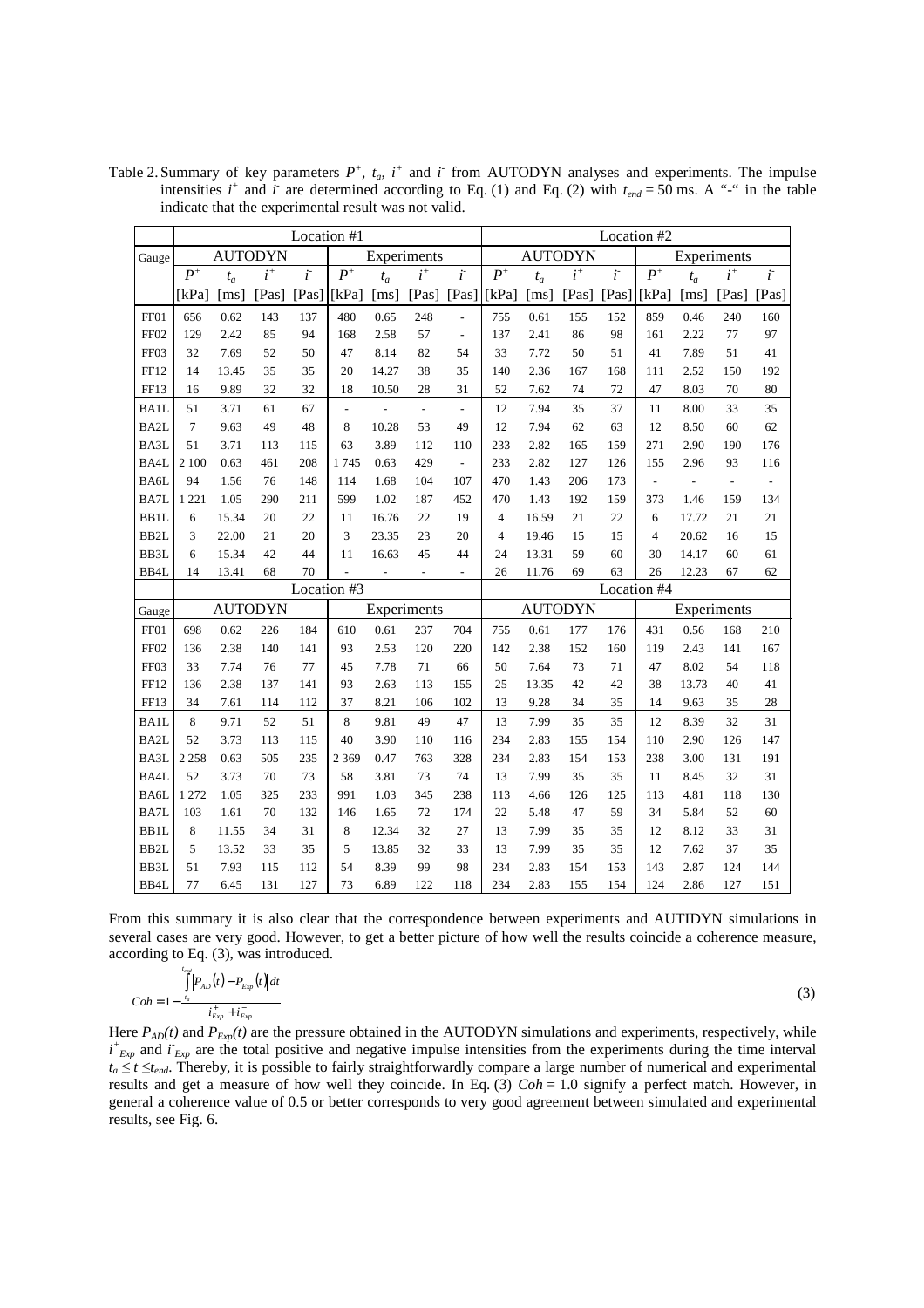

Fig. 6. Example of correlation between AUTODYN analyses and experiments: charge location #1, gauge BA3L (top left); charge location #2, gauge BA3L (top right); charge location #3, gauge BB3L (bottom left) and charge location #4, gauge FF02. The coherences are 0.692, 0.566, 0.436 and 0.477, respectively.

From Table 2 and Fig. 6 it can be seen that the agreement between experimental and numerical results are generally very good. Even though it can be concluded that most results coincided well it was generally observed that the agreement between analyses and experimental results increased when the peak pressure decreased. Thus, when the pressure reduces to less than about 50-100 kPa the general agreement went from very good to excellent. In Fig. 7 the complete batch of coherence data for the 0.4 kg and 1.6 kg charges, totalling 8 charges with almost 200 result series (all in all about 10 gauges failed to produce any trustworthy results during the experiments), is presented. The results have been separated into two groups, 0.4 kg and 1.6 kg charges, and it can be seen that the coherence generally is somewhat higher for the larger charges. Further, it can be noted that about 65 % of the compared results reach a coherence of 0.5 or higher; i.e. a limit indicating very good agreement.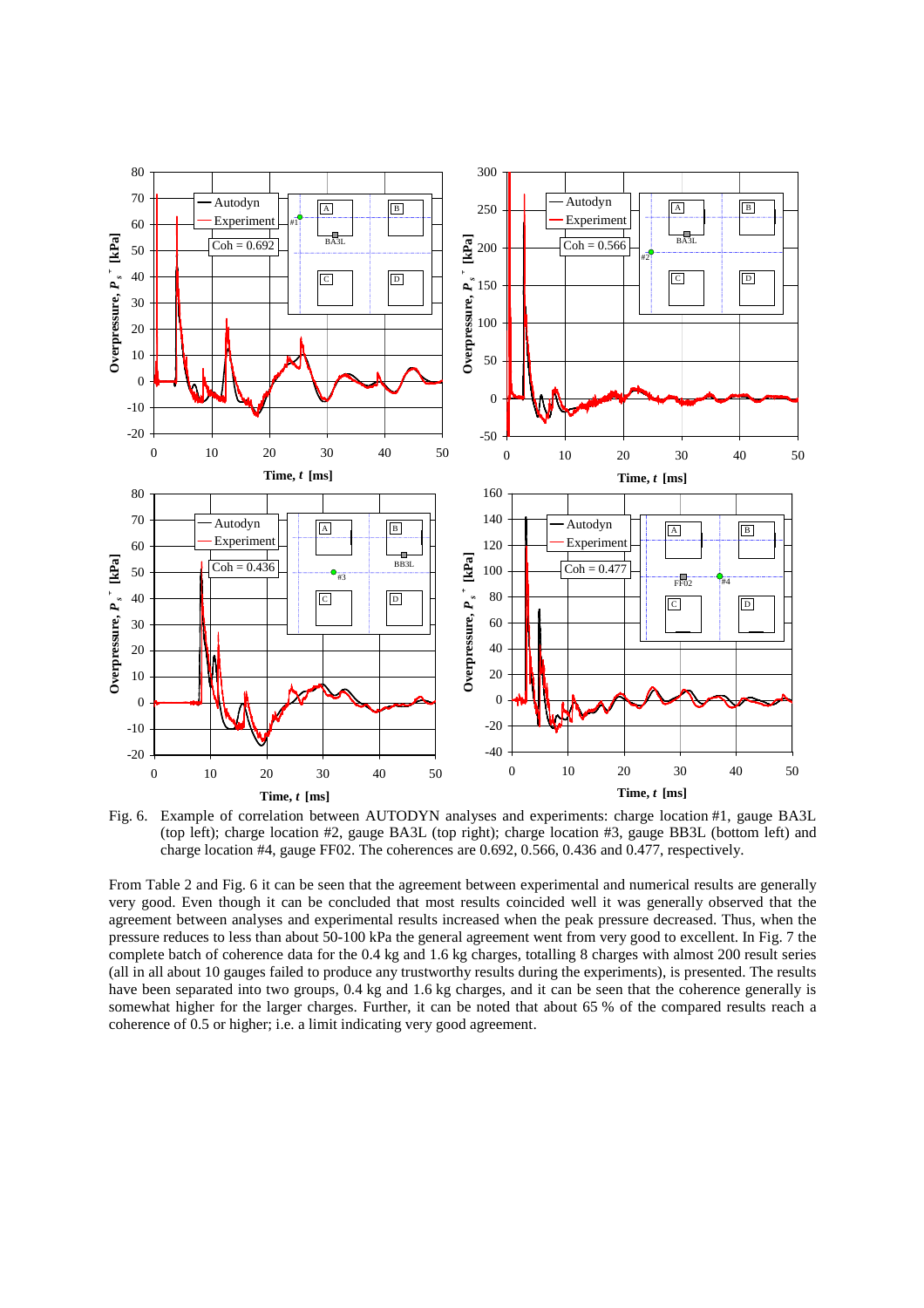

Fig. 7. Coherence of 0.4 kg and 1.6 kg charges presented as portion at given coherence (left) and portion higher than given coherence (right). A coherence value of about 0.5 or higher corresponds to very good agreement, see Fig. 6, and this limit is reached by approximately 65 % of the compared results.

# **CONCLUSIONS**

An experimental and numerical study of blast load at an intersection has been carried out. The load effects of two types of charges, 0.4 kg and 1.6 kg PETN, positioned in four different locations have been simulated using the explicit code AUTODYN and compared to the experimental results. It shall be pointed out that all AUTODYN analyses were made before the experiments were carried out. Hence, the results presented herein are used to validate how well AUTODYN manage to describe the blast behaviour in a complex geometry such as in a city environment.

In the blast simulations in AUTODYN an automatic remapping routine is introduced. This routine enabled automatic detection of the shock front close to a boundary, and thus a criterion for when, in time, to initiate the remapping process. Consequently, an automatic remapping of the modelled volume is possible, allowing for a more simplified approach to large blast simulations in a complex environment.

It is shown that there generally is very good agreement between the results obtained in the experiments and the AUTODYN simulations. A coherence measure is introduced for comparing experimental and numerical results and it is concluded that this is a convenient method to get a rough estimation of how well the results coincide. It is shown that for the results presented herein a measure of *Coh* ≥ 0.5 signify very good agreement and that about 65 % of the compared measurements fulfil this limit. For gauges where the pressure was low (less than about 50-100 kPa) the agreement went from very good to excellent. Consequently, it is concluded that AUTODYN manage very well to describe the resulting blast effects in a complex city environment.

As a sub result of this study the relations for pressure and impulse intensity for the four PETN explosives, predefined in AUTODYN, are presented and it is shown that there is only a minor difference between three of them. It is also shown that the equivalent weight, compared to TNT, is about 1.45 kg for both pressure and impulse for scaled distances of  $2 \le Z \le 10$  m/kg<sup>1/3</sup>; which differ to what is stated in e.g. ConWep.

Even though it is shown herein that AUTODYN performed very well in its prediction of the load characteristics obtained in the experiments, it shall be pointed out that empirical and semi-empirical methods still fulfil an important task in that they provide a basic explanation necessary for understanding complex load situations. Accordingly, such less complex methods are still necessary to better understand the results from a CFD analysis, and hence help prevent the latter from being transformed into a "black box". It would even be beneficial to use a combination of numerical simulations and experimental data to further improve and develop semi-empirical models in order to better understand the blast load obtained in complex urban environments.